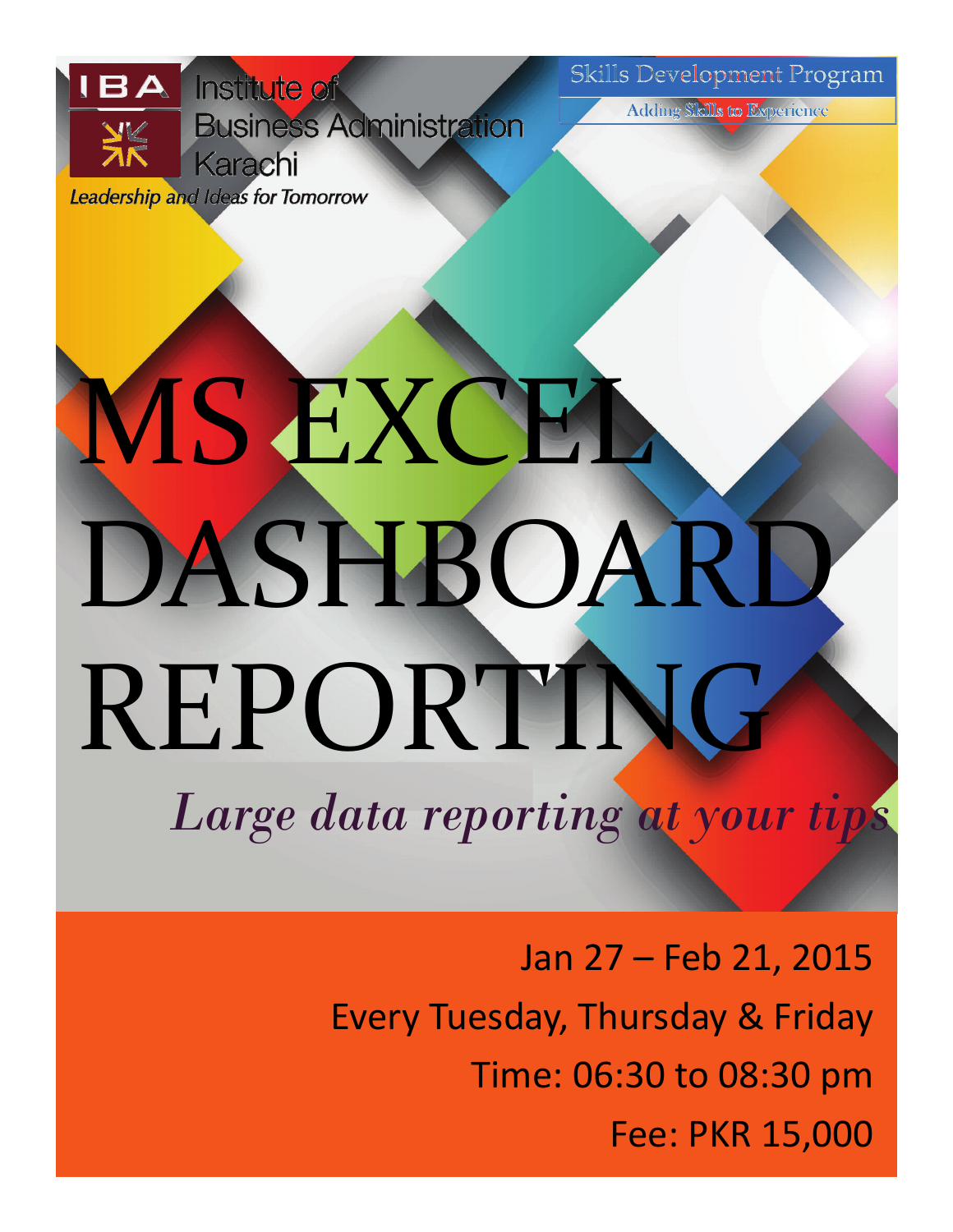**Do your Excel reports take a long time to update each month, each week? Do you spend hours collating data, updating formulas and charts and then feel like no one reads them anyway?** 

# *It doesn't have to be that way!!!*

**Excel Dashboards skills** are the new buzzword employers are looking for.

If you have or want a career that involves creating reports in Excel, then you need to know how to create impressive, interactive, and easy to read Dashboards

This course will get your skills up-to-date by teaching you how to create Dashboards that will impress your boss even if you don't have an artistic bone in your body.

In this program we will teach you how to create amazing interactive Excel dashboards that update with the click of the Refresh button, or with a simple copy and paste of your new data into your spreadsheet. They'll amaze your boss and take your career to the next level.

# **What is a Dashboard?**

Dashboard reports allow managers to get high-level overview of the business and help them make quick decisions. Dashboards are often called as management dashboards or information dashboards or dashboard reports.

# **What is Excel Dashboard Reporting Program?**

Excel Dashboard Reporting is structured and comprehensive training program for learning Microsoft Excel executive reporting. It is full of real world examples.

The aim is to make beginners become proficient and skillful in Excel. It has an optional module on Dashboards, which can teach you how to design awesome Excel Dashboards.

# **Why should you join this program?**

These days, any managerial or analyst role requires that you work with large data. Excel remains one of the most powerful and easy to use tools when it comes to crunching data. Learning Excel in a proper and structured way can not only help you save time, but it will also help you become better at your job and can give you time to focus on things and people that matter.

While we can argue that Excel can be learned by reading help and visiting blogs, it also takes a good amount of time if you use that method.

Today, there are over thousands of articles, tutorials and examples on excel websites explaining almost every aspect of MS Excel. There are thousands of useful, free and fun articles on learning Excel across Internet. It would take almost 6 months if one reads an article a day to master some of the core concepts of Excel. Even then you may not know some important things. IBA has designed Excel Dashboard Reporting Program. This is a structured program with 8+1 modules *(Hands on practice + Quiz & Assignments)*. This is an intense, focused and clearly defined program to help you learn Excel in useful and creative way.